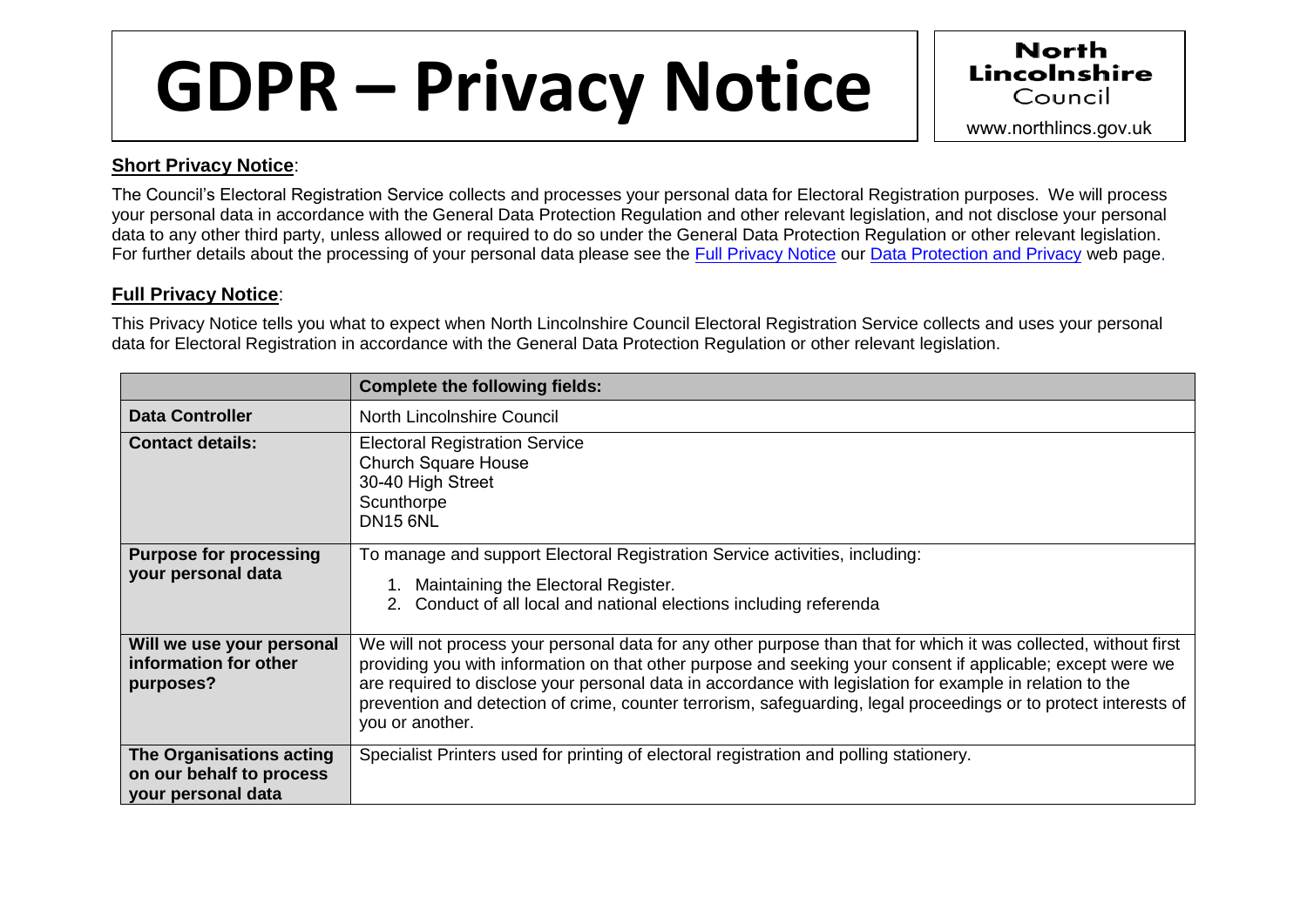| The fair and lawful basis<br>for processing your<br>personal data                    | Processing basis 1: The main basis for the processing of personal data is that it is necessary in order to<br>meet our legal duties (Article 6(1)(c) compliance with a legal obligation).<br>The main Electoral Registration law statute is:-Representation of the People Act 1983.<br>Processing basis 2: The data subject has given consent to the processing of his or her personal data for<br>one or more specific purposes (Article 6(1)(a)). This processing basis applies for inclusion of the data subject<br>into the Open Register.                                                                                                                                                                                                                                                                                                                                                                                      |
|--------------------------------------------------------------------------------------|-------------------------------------------------------------------------------------------------------------------------------------------------------------------------------------------------------------------------------------------------------------------------------------------------------------------------------------------------------------------------------------------------------------------------------------------------------------------------------------------------------------------------------------------------------------------------------------------------------------------------------------------------------------------------------------------------------------------------------------------------------------------------------------------------------------------------------------------------------------------------------------------------------------------------------------|
| Are you required to<br>provide the Council with<br>your personal data                | You are required to provide the minimum personal data necessary for us to manage the Electoral Register.<br>Failure to provide the minimum necessary personal data we require could prevent us from producing an<br>accurate Register of Electors. Failure to complete a solicited Invitation to Register carries a civil penalty of<br>£80 or failure to complete a Household Enquiry Form may result in a fine of £1000.<br>To verify your identity, the data you provide will be processed by the Individual Electoral Registration Digital<br>Service managed by the Cabinet Office. As part of this process your data will be shared with the Department<br>of Work and Pensions and the Cabinet Office suppliers that are data processors for the Individual Electoral<br>Registration Digital Service. You can find more information about this here:<br>https://www.registertovote.service.gov.uk/register-to-vote/privacy. |
| Does the processing<br>involve automated<br>decision-making,<br>including profiling? | <b>No</b>                                                                                                                                                                                                                                                                                                                                                                                                                                                                                                                                                                                                                                                                                                                                                                                                                                                                                                                           |
| Can you withdraw your<br>consent for processing?                                     | Yes, but only where the basis for the processing of your data is consent. In this instance you can withdraw<br>your consent to have your name included in the Open Register.                                                                                                                                                                                                                                                                                                                                                                                                                                                                                                                                                                                                                                                                                                                                                        |
| Who we will share your<br>personal data with                                         | 1. Available for public inspection through North Lincolnshire Council or the British Library;<br>2. Copy held by the Electoral Commission, the Boundary Commissions (which set constituency boundaries<br>for most elections) and the Office for National Statistics;<br>3. Organisations who buy the open register;<br>4. Credit reference agencies who buy the full register. They help other organisations to check the names<br>and addresses of people applying for credit. They also use it to carry out identity checks when trying to<br>prevent and detect money laundering;<br>5. Bodies with duties relating to security, enforcing the law and preventing and detecting crime including the<br>Police or Department of Works and Pensions;                                                                                                                                                                              |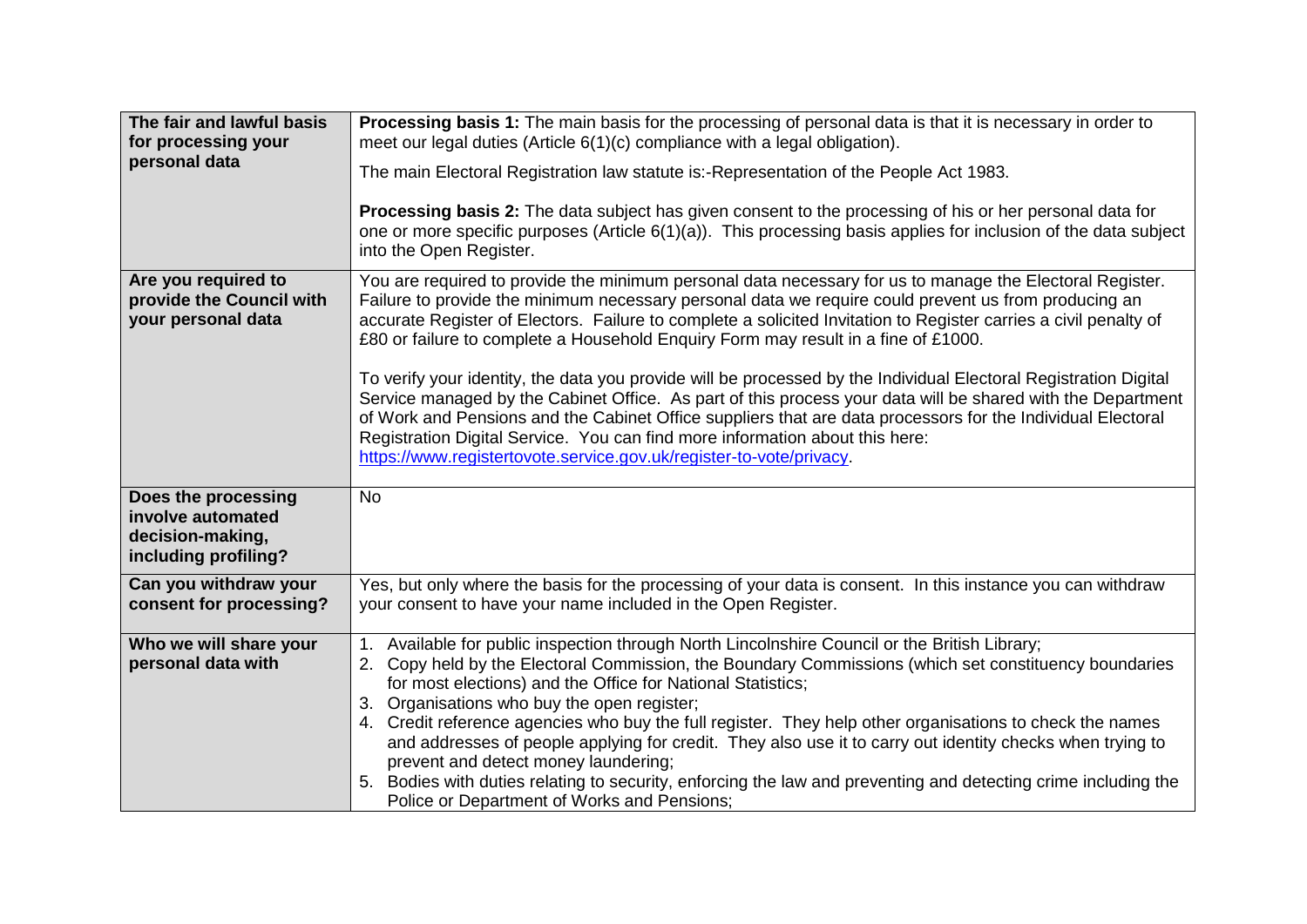|                                                           | 6. Other organisations who take part in the National Fraud Initiative;<br>7. The registered individual and other occupants of the individuals address;<br>8. Courts for the purpose of calling people for jury service; and<br>Election staff, political parties, candidates and holders of elected office use the register for electoral<br>9.<br>purposes. |
|-----------------------------------------------------------|--------------------------------------------------------------------------------------------------------------------------------------------------------------------------------------------------------------------------------------------------------------------------------------------------------------------------------------------------------------|
|                                                           |                                                                                                                                                                                                                                                                                                                                                              |
| <b>Transfers of personal</b><br>data to a third country   | Not routinely disclosed or transferred to recipients outside of the UK.                                                                                                                                                                                                                                                                                      |
| How long we will retain<br>your personal data for         | Your personal data is retained in accordance with our legal obligations, which are set out in the Democratic<br>Services section of our retention schedule.                                                                                                                                                                                                  |
|                                                           | 1 year for paper registration forms;<br>2 years for election expenses;                                                                                                                                                                                                                                                                                       |
|                                                           | 15 years for overseas electoral registrations, and<br>Permanent - creation and publication of the Electoral Register.                                                                                                                                                                                                                                        |
|                                                           | Retention times may be extended to reflect statutory or business requirements.                                                                                                                                                                                                                                                                               |
| What are my rights in<br>relation to my personal<br>data? | You have the right to access the personal data we hold about you; to request we rectify or erase your<br>personal data; to object to or restrict processing in certain circumstances; and a right of data portability in<br>certain circumstances.                                                                                                           |
|                                                           | More information on your rights can be found on our websites                                                                                                                                                                                                                                                                                                 |
|                                                           | NLC: http://www.northlincs.gov.uk/your-council/information-and-performance/information-<br>governance/dataprotection/                                                                                                                                                                                                                                        |
| Who can I complain to?                                    | If you are dissatisfied with how we have processed your personal data you can contact the Data Protection<br>Officer to request an Internal Review (Information Complaint).                                                                                                                                                                                  |
|                                                           | If you are dissatisfied with the outcome of the internal review, they have the right to appeal directly to the<br>Information Commissioner for an independent review. https://ico.org.uk/concerns/                                                                                                                                                           |